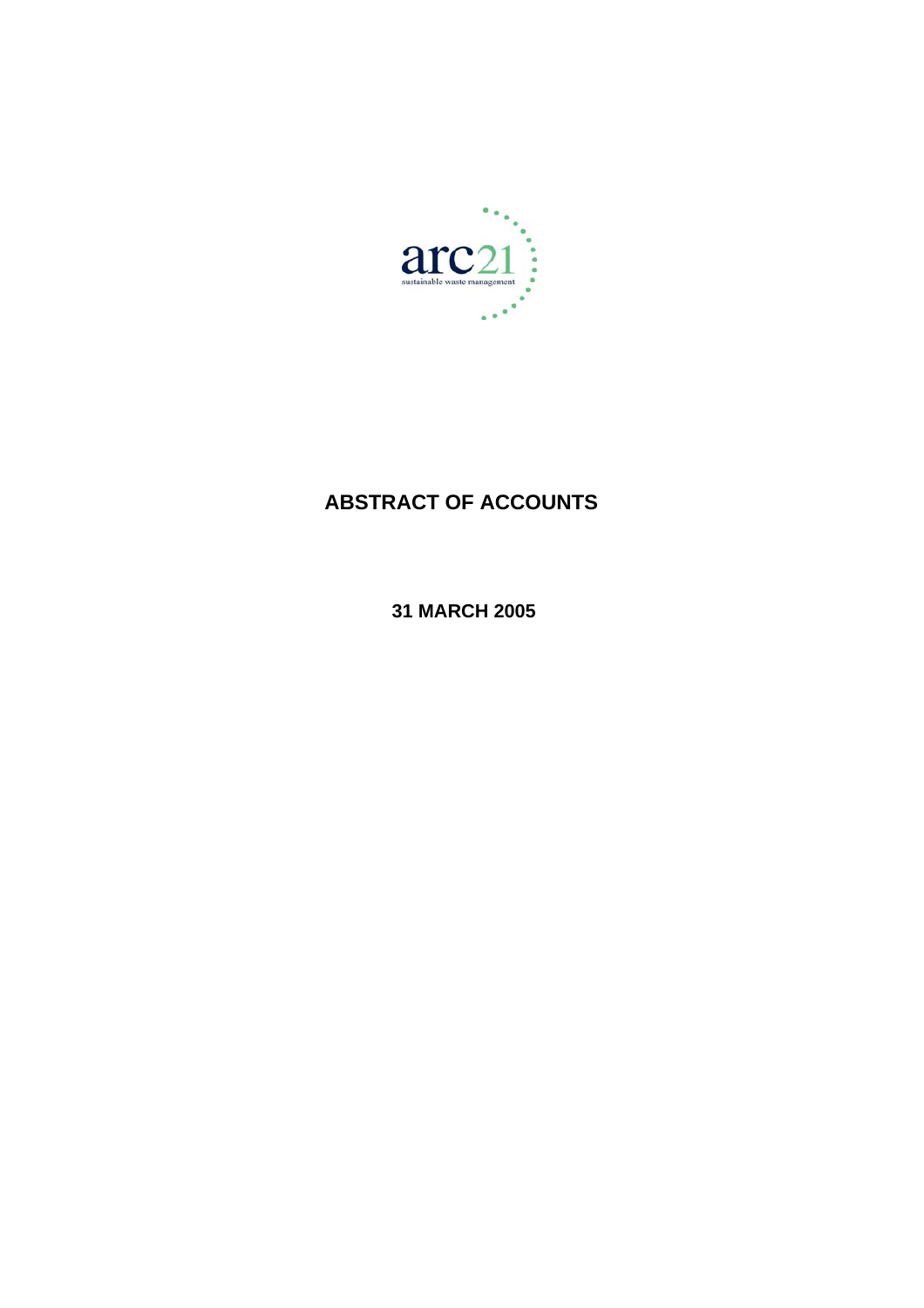# **ARC21 JOINT COMMITTEE**

Financial Report for the year ended 31 March 2005

| <b>CONTENTS</b>                                                           | <b>PAGE</b> |
|---------------------------------------------------------------------------|-------------|
| Foreword                                                                  | 2           |
| Statement of the Joint Committee's and Chief Executive's Responsibilities | 3           |
| Statement on the System of Internal Financial Control                     | 4           |
| Certificate of the Chief Executive                                        | 5           |
| Certificate and Opinion of the Chief Local Government Auditor             | 6           |
| Statement of Accounting Policies                                          | 7 to 8      |
| Income and Expenditure Report for the year to 31 March 2005               | 9           |
| Balance Sheet as at 31 March 2005                                         | 10          |
| <b>Cashflow Statement</b>                                                 | 11          |
| Notes to the Accounts                                                     | 12 to 15    |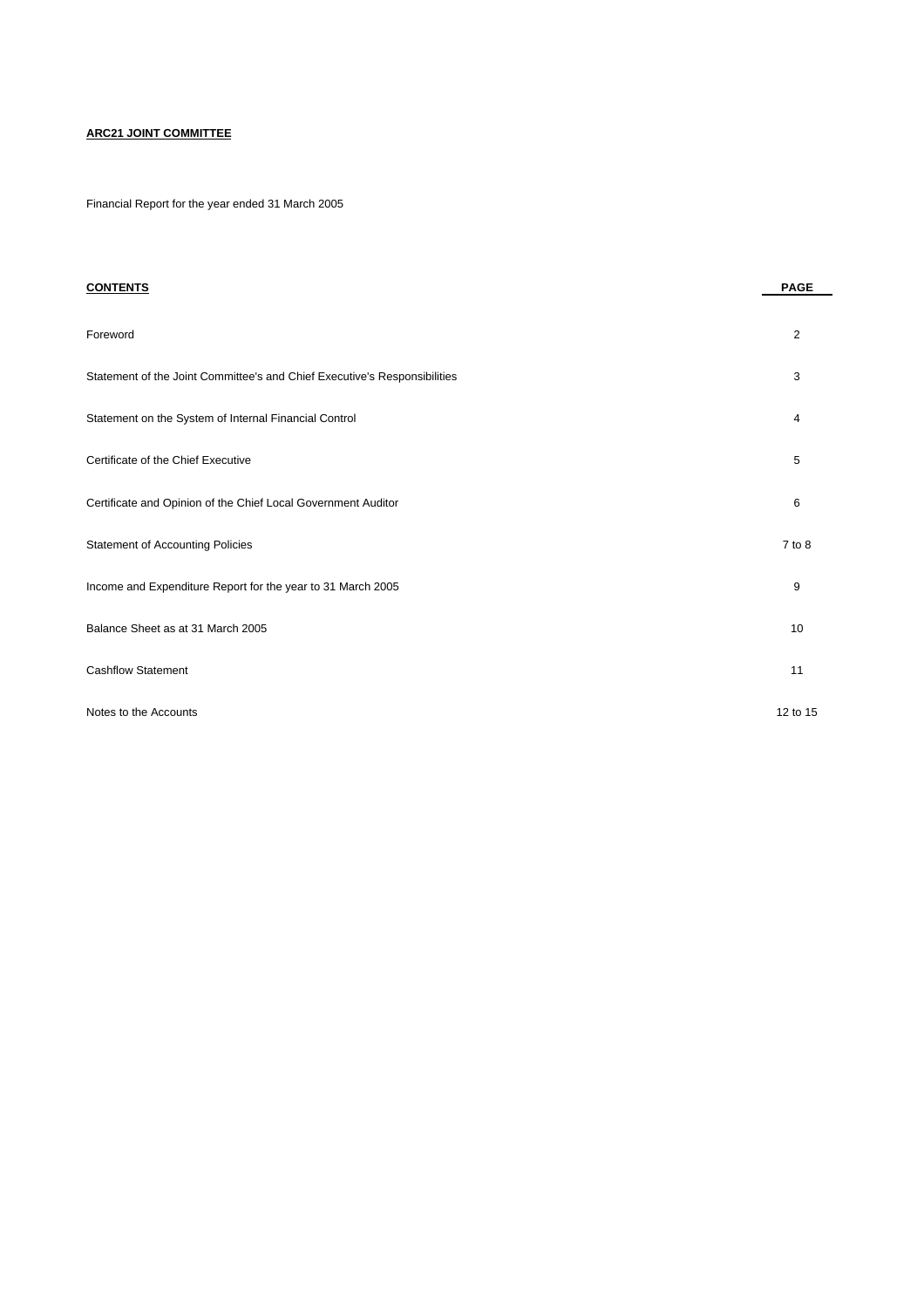#### **FOREWORD**

arc21 Joint Committee is a partnership of eleven District Councils who have agreed, pursuant to Terms of Agreement dated July 2003, to collaborate in implementing the Waste Management Plan for the Sub Region of Northern Ireland.

Article 23 of the Waste and Contaminated Land ( NI ) Order 1997, establishes a requirement for each District Council in Northern Ireland to prepare a waste management plan, taking into account the Waste Strategy prepared by the Department of the Environment.

The Department published its Northern Ireland Waste Management Strategy in May 2000, one of the objectives of which was stated as being to put in place a framework for preparation of joint waste management plans to develop an integrated network of regional waste management facilities which would be cost effective to the public.

In furtherance of the sub-regional approach promoted by the Department in its strategy, the Participant Councils agreed to form the Eastern Region Waste Management Group for the purpose of developing a joint waste management plan.

The Eastern Region Waste Management Group have now jointly adopted, having consulted with the Department in accordance with the provisions of article 23 of the 1997 Order, the Waste Management Plan which sets out the proposals of the Participant Councils as to how they would collectively deal with their waste arising over the period of the next 20 years.

The Participant Councils have agreed that, for the purposes of establishing an appropriate legal vehicle tasked with implementing those major procurement arrangements which will arise from the Waste Management Plan, they shall form a Joint Committee pursuant to the provisions of section 19 of the Local Government Act ( NI ) 1972.

The Local Government ( Constituting a Joint Committee a Body Corporate ) Order ( Northern Ireland ) 2004 was made on the 13th February 2004 and came into operation on the 15th March 2004. Section 3 of the Order states the body corporate shall be known as arc21.

The Accounts Direction issued by the Department of the Environment on 7 September 2005 requires the Joint Committee to prepare accounts from 2004/2005.

The Participant Councils of arc21 are :

Antrim Borough Council Ards Borough Council Ballymena Borough Council Belfast City Council Carrickfergus Borough Council Castlereagh Borough Council Down District Council Larne Borough Council Lisburn City Council Newtownabbey Borough Council North Down Borough Council

arc21 became operational in September 2004 with the appointment of the Chief Executive, Mr John Quinn, followed by two other senior managers who took up their posts later in the financial year, Mr George Craig, Finance and Administration Manager, and Mr Richard Burnett, Waste and Policy Manager.

The organisation is supported by a Joint Committee, which is made up of 22 elected Councillors, 2 nominated from each Participant Council, as well as a Steering Group which is made up of Officers from each Council.

The Eastern Region Waste Management Group has been operational since the year 2000 and accounting support was provided by staff from Antrim Borough Council, until the appointment of the Finance and Administration Manager during the year.

The financial results for the year show a positive position both in terms of cash and reserves.

As shown in the Income and Expenditure Report on page 9, arc21 incurred expenditure of £415,708 and received income of £535,356 resulting in a surplus for the year of £119,648. This surplus has increased the cumulative reserves as at 31 March 2005 to £482,902 as can be seen in the Balance Sheet on Page 13.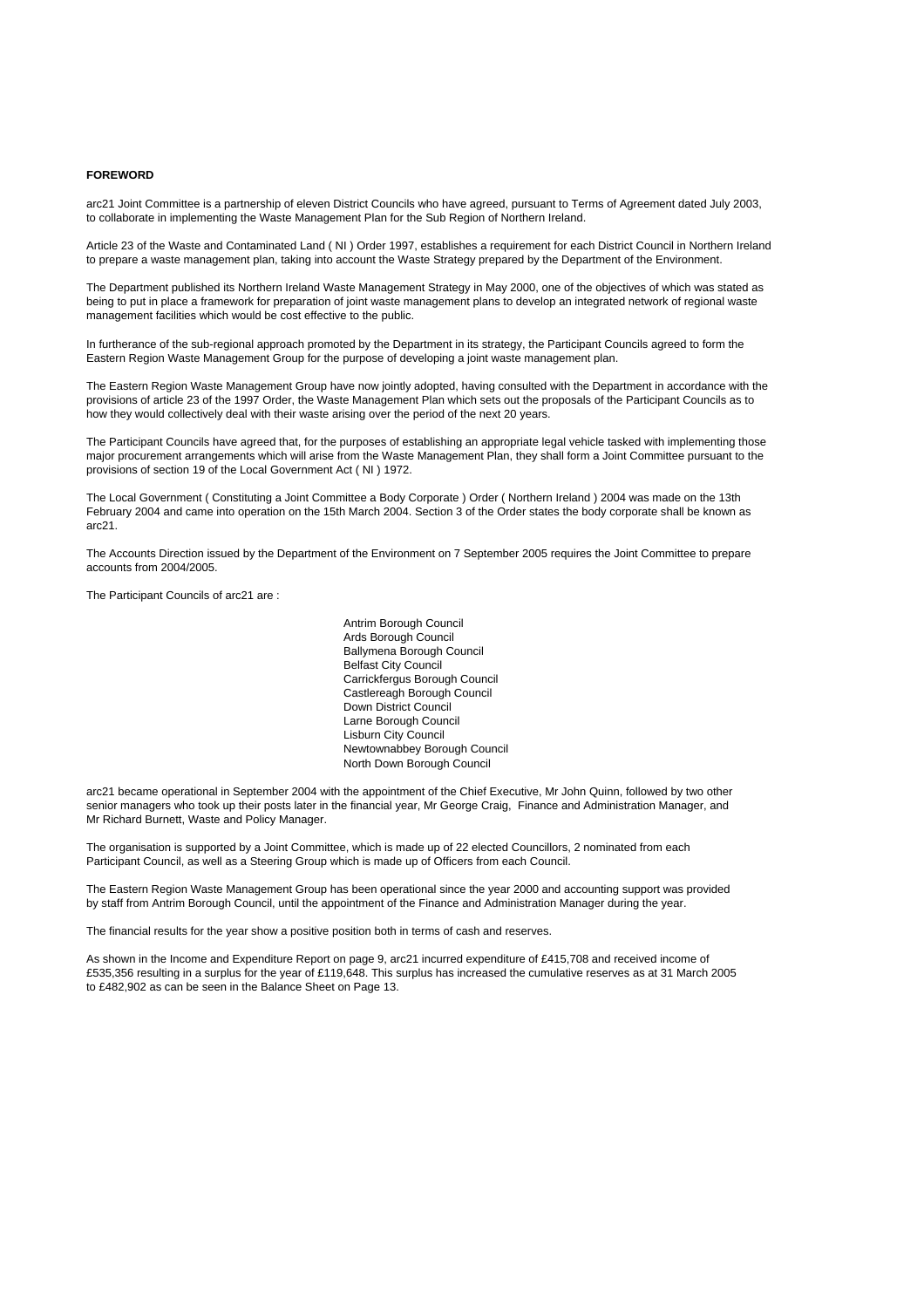#### **STATEMENT OF THE JOINT COMMITTEE'S AND CHIEF EXECUTIVE'S RESPONSIBILITIES FOR THE STATEMENT OF ACCOUNTS**

#### **The Joint Committee's Responsibilities**

Under Section 54 of the Local Government Act (Northern Ireland) 1972 a Council shall make safe and efficient arrangements for the receipt of money paid to it and the issue of money payable by it, and those arrangements shall be carried out under the supervision of such officer of the Council as the Council designates as its Chief Financial Officer. The Joint Committee has adopted a similar arrangement and its Chief Executive undertakes equivalent duties to those of a Chief Financial Officer in a Council

#### **The Chief Executive's Responsibilities**

Under Section 77(1) and (2) of the Local Government Act (Northern Ireland) 1972 the Chief Financial Officer is responsible for the preparation of a Council's statement of accounts in the form directed by the Department of the Environment. For arc21 this is the responsibility of the Chief Executive.

The arc21 accounts must present fairly the income and expenditure and cash flows for the financial year and the financial position as at the end of the financial year.

In preparing the arc21 statement of accounts, the Chief Executive is required to:-

- · observe the Accounts Direction issued by the Department of the Environment including compliance with relevant accounting and disclosure requirements given in the Code of Practice on Local Authroity Accounting in the United Kingdom ( SORP - Statement of Recommended Practice) as amended and augmented from time to time;
- · follow relevant accounting and disclosure requirements and apply suitable accounting policies on a consistent basis; and
- make judgements and estimates that are reasonable and prudent.

The Chief Executive is also required to:-

- keep proper accounting records which are up-to-date; and
- take reasonable steps for the prevention and detection of fraud and other irregularities.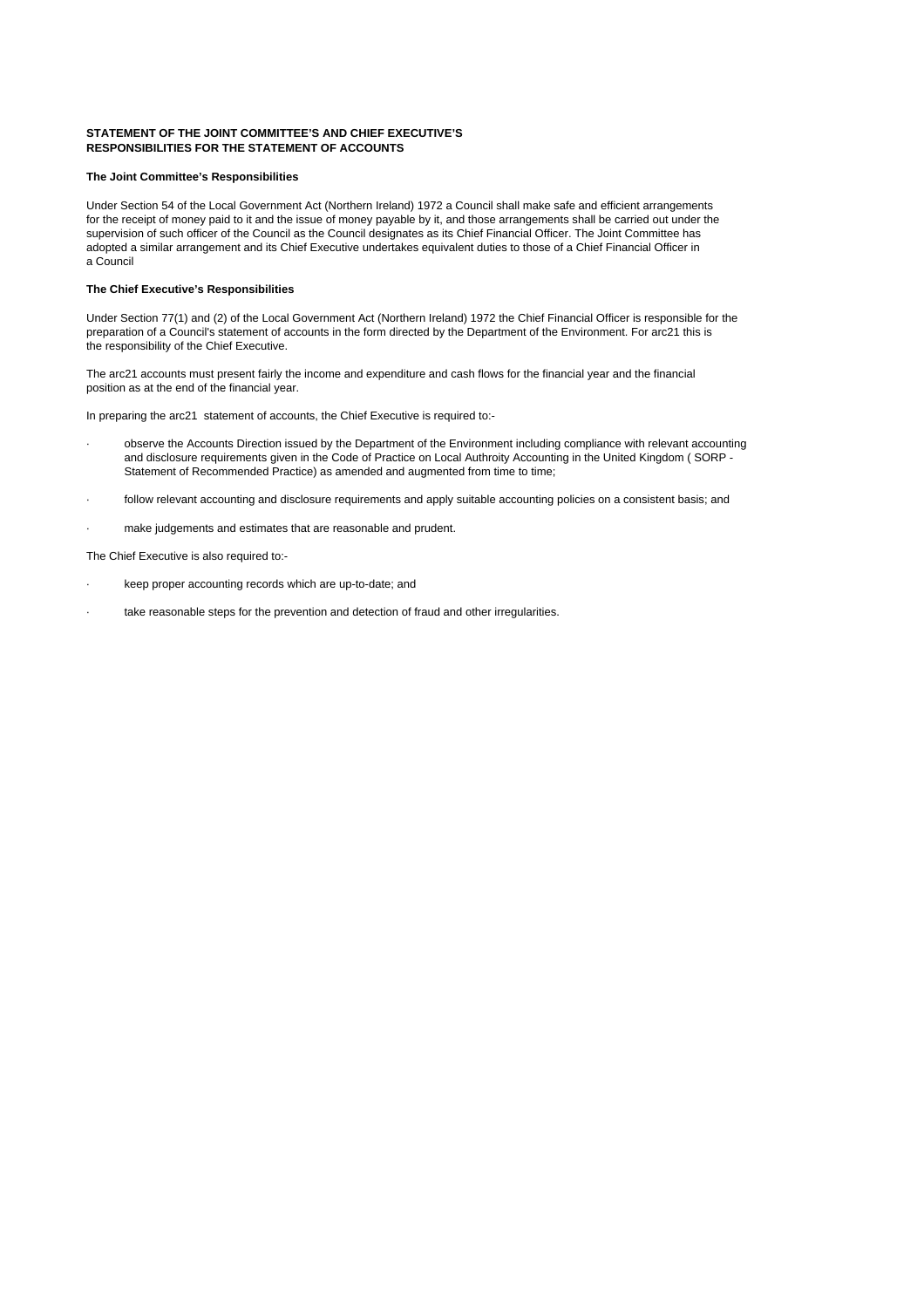#### **Statement on the System of Internal Financial Control**

This statement is given in respect of the statement of accounts for arc21 Joint Committee. I acknowledge my responsibility for ensuring that an effective system of internal financial control is established and maintained in connection with the resources concerned.

The system of internal financial control provides reasonable assurance that the assets of the organisation are safeguarded, that transactions are authorised and properly recorded and that material errors or irregularities are either prevented or would be detected within a timely period.

The system of internal financial control is based on a framework of regular financial management information, financial regulations, processes and controls appropriate to the size of the organisation. In addition, the Joint Committee and Participant Councils require, in accordance with the Principle of Limit of Delegation in our Terms of Agreement, to approve the acquisition of assets or the incurring of liabilities, in circumstances where the value is in excess of £250,000.

An official purchase ordering system is in place and all expenditure must be approved by a senior manager. All cheques require to be signed by two authorised signatories and only senior managers are authorised signatories. The bank accounts of the organisation are reviewed regularly and reconciled on a monthly basis.

The SAGE accounting software package, comprising General Ledger, Sales Ledger , Purchase Ledger and Payroll, has been installed to provide an adequate level of accounting support , management information and control.

The financial transactions are subject to an annual Statutory Audit by the Local Government Auditor and any recommendations arising from such a review will be taken into account. In addition, an Internal Audit service is being provided, using the services of Belfast City Council, in order to assess any potential financial risks associated with the infrastructure contracts which arc21 is putting in place on behalf of the Participant Councils and any recommendations arising from their work will also be considered.

As the organisation is just getting established, the system of internal financial control will be kept under review and any additional measures deemed necessary for the maintenance of proper corporate governance will be implemented on an ongoing basis.

**Signature** 

JOHN R QUINN B. Sc., C.Eng., C. Env., M.I.C.E., M.C.I.W.M. CHIEF EXECUTIVE

Date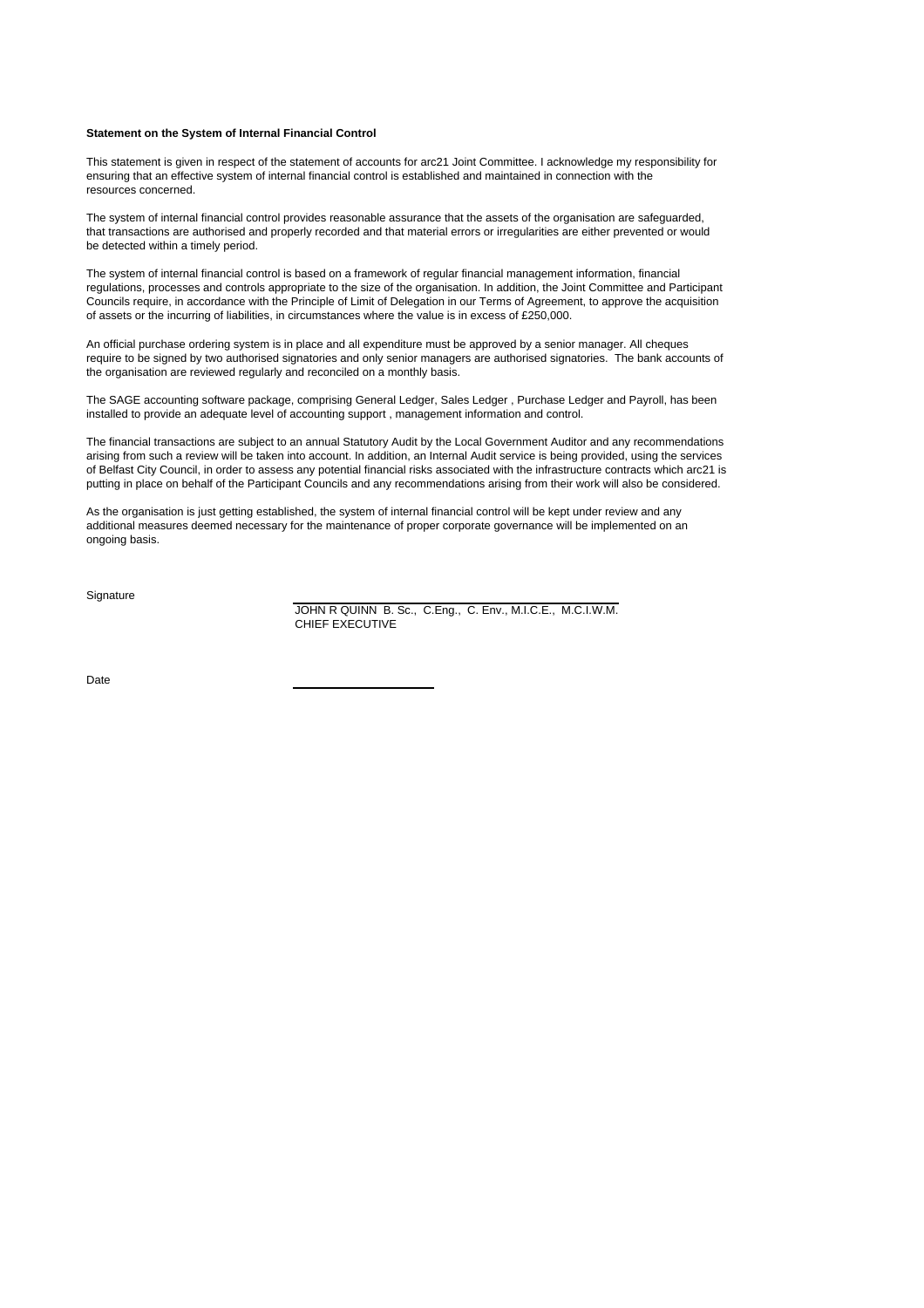# **Certificate of the Chief Executive**

I certify that : -

- ( a ) the statement of accounts for the year ended 31 March 2005 on pages 7 to 16 has been prepared in the form directed by the Department of the Environment and under the accounting policies set out on pages 7 to 8, and
- (b) in my opinion the statement of accounts presents fairly the income and expenditure and cashflows for the financial year and the financial position at the end of the financial year.

**Signature** 

JOHN R QUINN B. Sc., C.Eng., C. Env., M.I.C.E., M.C.I.W.M. CHIEF EXECUTIVE

Date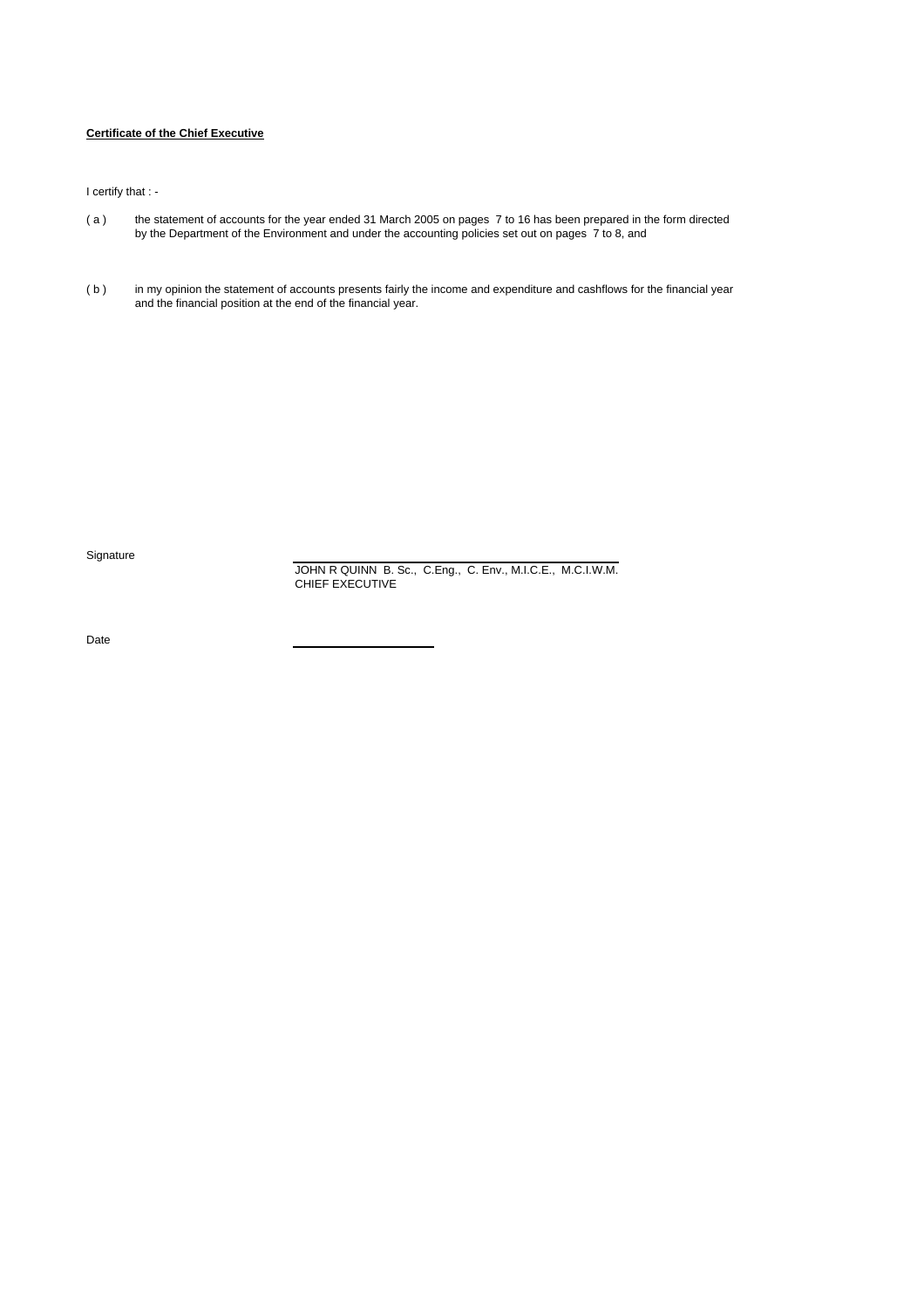# **REPORT OF THE LOCAL GOVERNMENT AUDITOR TO THE DEPARTMENT OF THE ENVIRONMENT - ARC21 2004-05**

I report that I have audited the Statement of Accounts on pages 3 to 16 under the Local Government Act (Northern Ireland) 1972

#### **Respective responsibilities of Chief Financial Officer and Local Government Auditor**

As described in the Statement of Responsibilities on page 3 the Chief Financial Officer is responsible for the preparation of the Statement of Accounts in accordance with the Local Government Act (Northern Ireland) 1972 and directions made thereunder. My responsibilities as Local Government Auditor are established by statute, guided by the Code of Audit Practice issued by Local Government Audit Office and I have regard to the standards and guidance issued by the Auditing Practices Board and the ethical guidance applicable to the auditing profession.

I report my opinion as to whether the Statement of Accounts presents fairly the income, expenditure and cash flows for the financial year, and the financial position at the end of the financial year.

I review whether the Statement on the System of Internal Financial Control on page 4 reflects compliance with the requirements of the 'Code of Practice on Local Authority Accounting in the UK'. I report if it does not meet these requirements or if the statement is misleading or inconsistent with other information I am aware of from my audit of the financial statements. I am not required to consider, nor have I considered, whether the Statement on Internal Financial Control covers all risks and controls, or to form an opinion on the effectiveness of the system of internal financial control. My review was not performed for any purpose connected with any specific transaction and should not be relied upon for any such purpose. I am also not required to form an opinion on the effectiveness of the entity's corporate governance procedures or its risk and control procedures.

#### **Basis of Opinion**

I carried out my audit in accordance with the Local Government Act (Northern Ireland) 1972, having regard to relevant auditing standards, and guided by the Local Government Audit Office Code of Audit Practice.

My audit included examination, on a test basis, of evidence relevant to the amounts and disclosures in the statement of accounts. It also included an assessment of the significant estimates and judgements made in the preparation of the statement of accounts and of whether the accounting policies are appropriate to the organisation's circumstances, consistently applied and adequately disclosed.

I planned and performed my audit so as to obtain all the information and explanations which I consider necessary in order to provide me with sufficient evidence to give reasonable assurance that the Statement of Accounts is free from material misstatement, whether caused by fraud or other irregularity or error. In forming my opinion I also evaluated the overall adequacy of the presentation of information in the Statement of Accounts.

#### **Opinion**

In mv opinion the Statement of Accounts presents fairly the financial position of arc21 Joint Committee at 31 March 2005 and its income, expenditure and cash flows for the year then ended.

#### **Certificate**

I certify that I have completed the audit of the Statement of Accounts accounts in accordance with the requirements of the Local Government Act (Northern Ireland) 1972, having regard to relevant auditing standards, and guided by the Government Audit Office Code of Audit Practice.

Denver Lynn

LOCAL GOVERNMENT AUDITOR

21 December 2005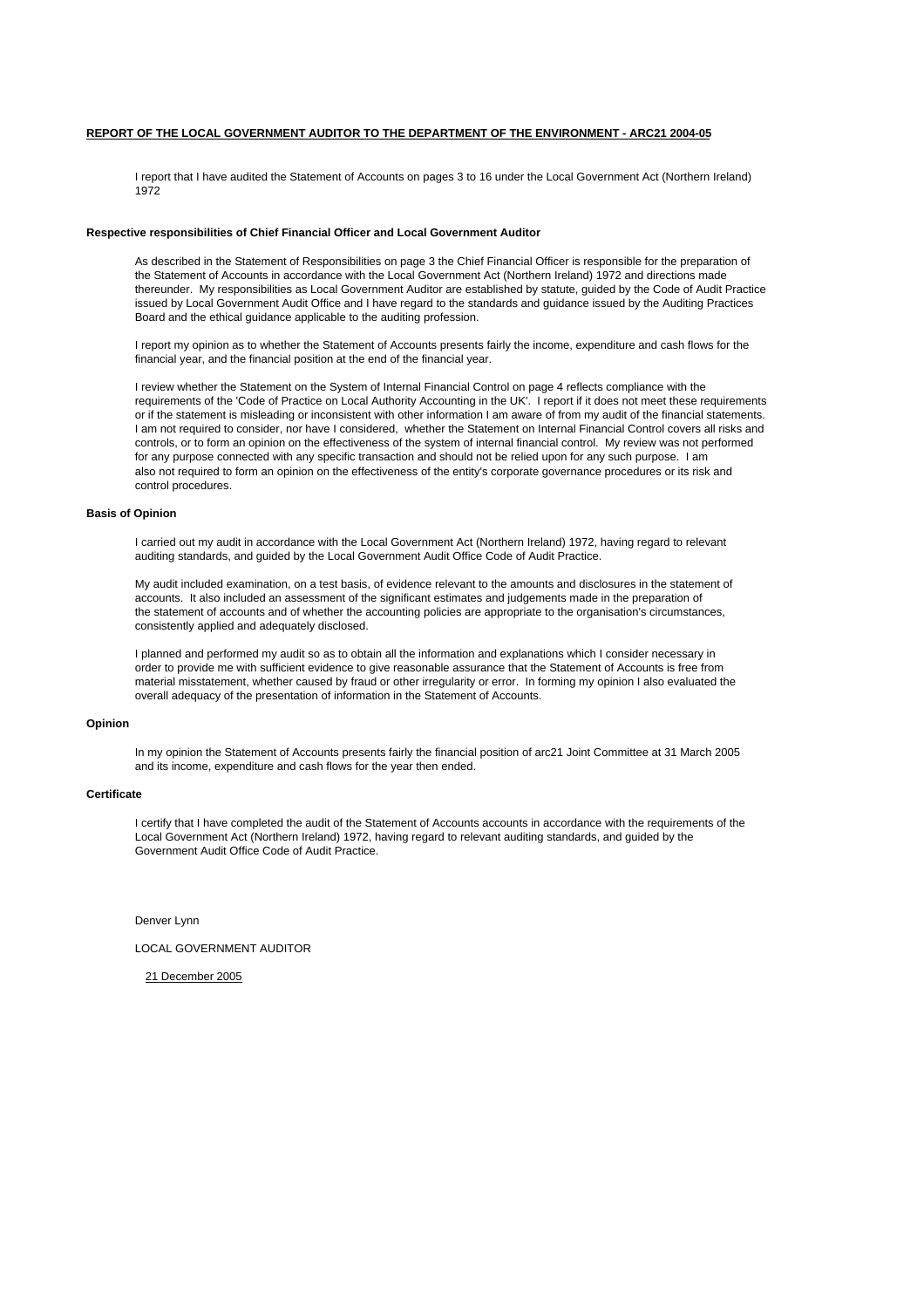#### **Statement of Accounting Policies for the Year ended 31 March 2005**

### **1. GENERAL PRINCIPLES**

The accounts have been prepared in accordance with the Local Government Act ( NI ) 1972 and the Code of Practice on Local Authority Accounting in the United Kingdom 2004. This Code of Practice has been developed by the Chartered Institute of Public Finance and Accountancy ( CIPFA) / Local Authority ( Scotland ) Accounts Advisory Committee ( LASAAC ) Joint Committee in accordance with the Accounting Standards Board's ( ASB ) Code of Practice for the development of Statements of Recommended **Practice** 

The accounts have also been prepared in accordance with guidance notes issued by CIPFA on the application of accounting standards and the Department of the Environment's Accounts Direction.

#### **2. INCOME AND EXPENDITURE ( DEBTORS AND CREDITORS )**

The income and expenditure of Arc21 is maintained on an accruals basis in accordance with the code of accounting practice and Financial Reporting Standard ( FRS ) 18. That is, sums due to or from the organisation during the year are included whether or not the cash has actually been received or paid in the year.

#### **3. FIXED ASSETS / CAPITAL CHARGES**

Arc21 is funded by way of contributions from revenue of the eleven Participant Councils and revenue grant from the Environment and Heritage Service of the Department of the Environment.

As a consequence, the activities of Arc21 are deemed to be of a revenue nature and during the year expenditure incurred on computer equipment, office equipment and office furniture has been charged to the general Income and Expenditure account, resulting in capital charges not being applicable.

An analysis of assets currently being used by arc21 which are valued in excess of £500 is provided in note 10 on page 12.

#### **4. SUPPORT SERVICES COSTS**

All support services costs, provided by Participant Councils, are allocated to the specific expense category in the Income and Expenditure Statement.

#### **5. PENSION COSTS**

Local Authorities in Northern Ireland, including Joint Committee's, contribute to the Northern Ireland Local Government Superannuation Committee Scheme (NILGOSC). The scheme is fully funded and provides the relevant information in accordance with FRS17 within its own financial statements.

Details of the Employer's contribution amount and the rate of contribution can be found in Note 4 to the Income and Expenditure Report on Page 11.

#### **6. INVESTMENTS**

arc21 generates Investment Income through placing funds on short term deposits and through the use of an interest earning current, operated by the Bank of Ireland.

#### **7. VALUE ADDED TAX**

VAT is included in income and expenditure only to the extent that it is irrecoverable by the organisation in accordance with Statement of Standard Accounting Practice (SSAP) number 5.

# **8. POST BALANCE SHEET EVENTS**

Where a material post balance sheet event occurs which provides additional evidence relating to conditions existing at the balance sheet date or indicates that the application of the going concern concept to a material part of the authority is not appropriate, then relevant charges have been made to the amounts included in the statement of accounts. Where a material post balance sheet event does not concern the conditions which exist at the balance sheet date their appropriate details are disclosed in the notes to the financial statements.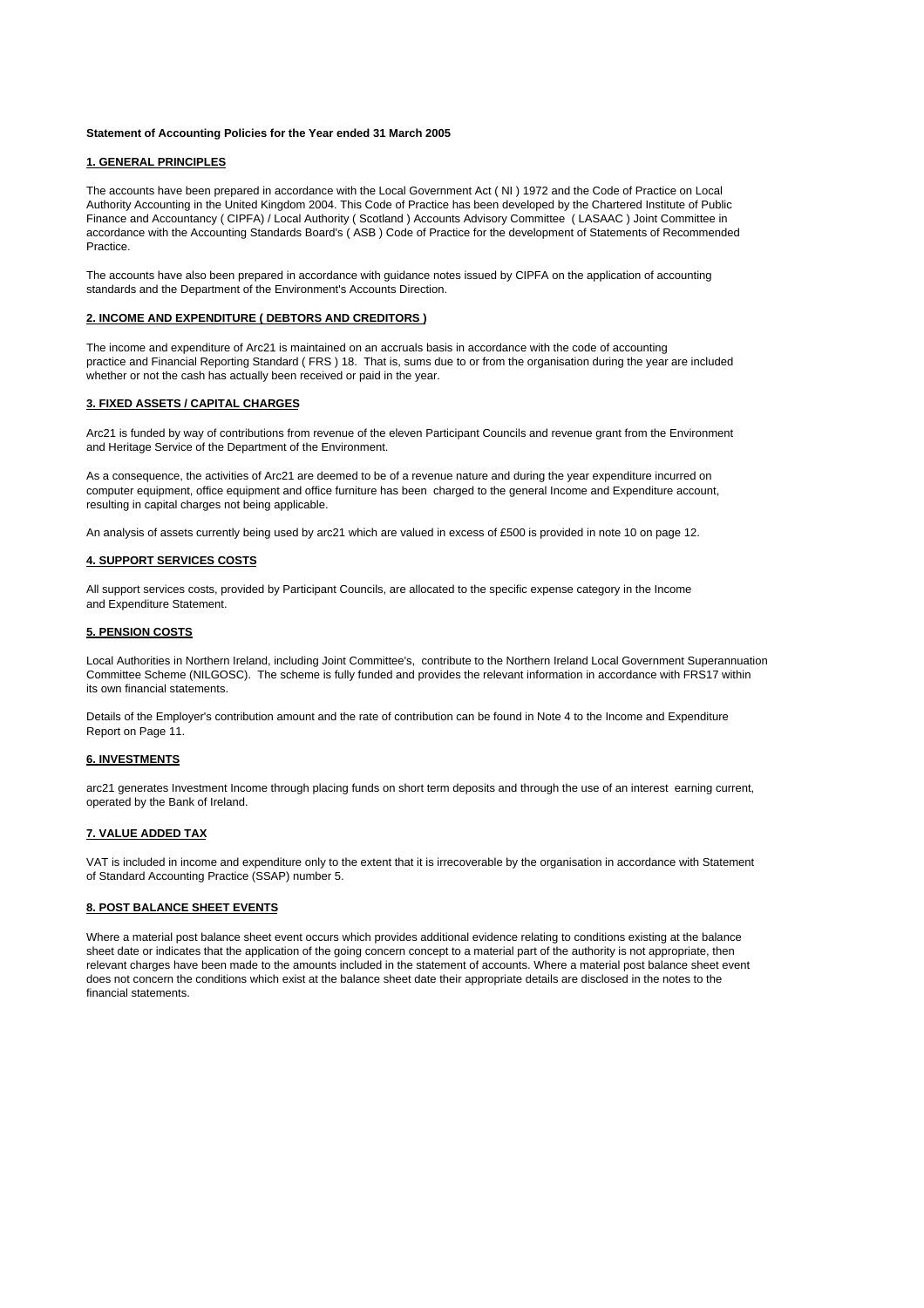#### **9. FOREIGN CURRENCY TRANSLATION**

Receipts and payments in foreign currency are translated into sterling at the rate prevailing at the time of the transactions.

# **10. INSURANCE**

The organisation has a range of Insurance Policies in place to meet its operational requirements.

The major policies in place are:

Employers Liability Public Liability Office Contents Insurance

The level and type of insurance in place to meet the operational needs of the organisation is kept under review.

#### **11. MAJOR PROVISIONS**

The organisation makes provision for claims which may give rise to settlements in excess of £1,000 per claim and are charged to the Income and Expenditure Statement.

Provision for bad and doubtful debts are made and charged to the Income and Expenditure Statement.

#### **12. GRANTS**

Government grants are accounted for on an accruals basis and are recognised when the conditions for their receipt have been complied with and there is reasonable assurance that the grant will be received. Revenue grants will be recognised in the revenue account and are matched with the expenditure to which they relate.

#### **13. LEASES**

#### **Finance Leases**

Rentals payable under finance leases are apportioned between the finance charge and the reduction of the outstanding obligation. At the inception of the agreement, the asset is capitalised along with an obligation to pay future rentals. The finance element of future rentals is charged to revenue. The principal element reduces the obligation to pay future rentals.

#### **Operating Leases**

Rentals payable under operating leases are charged directly to revenue on a straight-line basis over the term of the lease.

# **14. RESERVES**

It is the policy of the organisation to maintain an adequate level of reserves subject to the approval of the Joint Committee.

#### **15. RELATED PARTY TRANSACTIONS**

arc21 is a collaborative agreement between eleven Participant Councils in the Eastern Region of Northern Ireland. The transactions between arc21 and the Participant Councils are disclosable in accordance with Financial Reporting Standard 8 ( FRS 8 ) - Related Party Disclosures.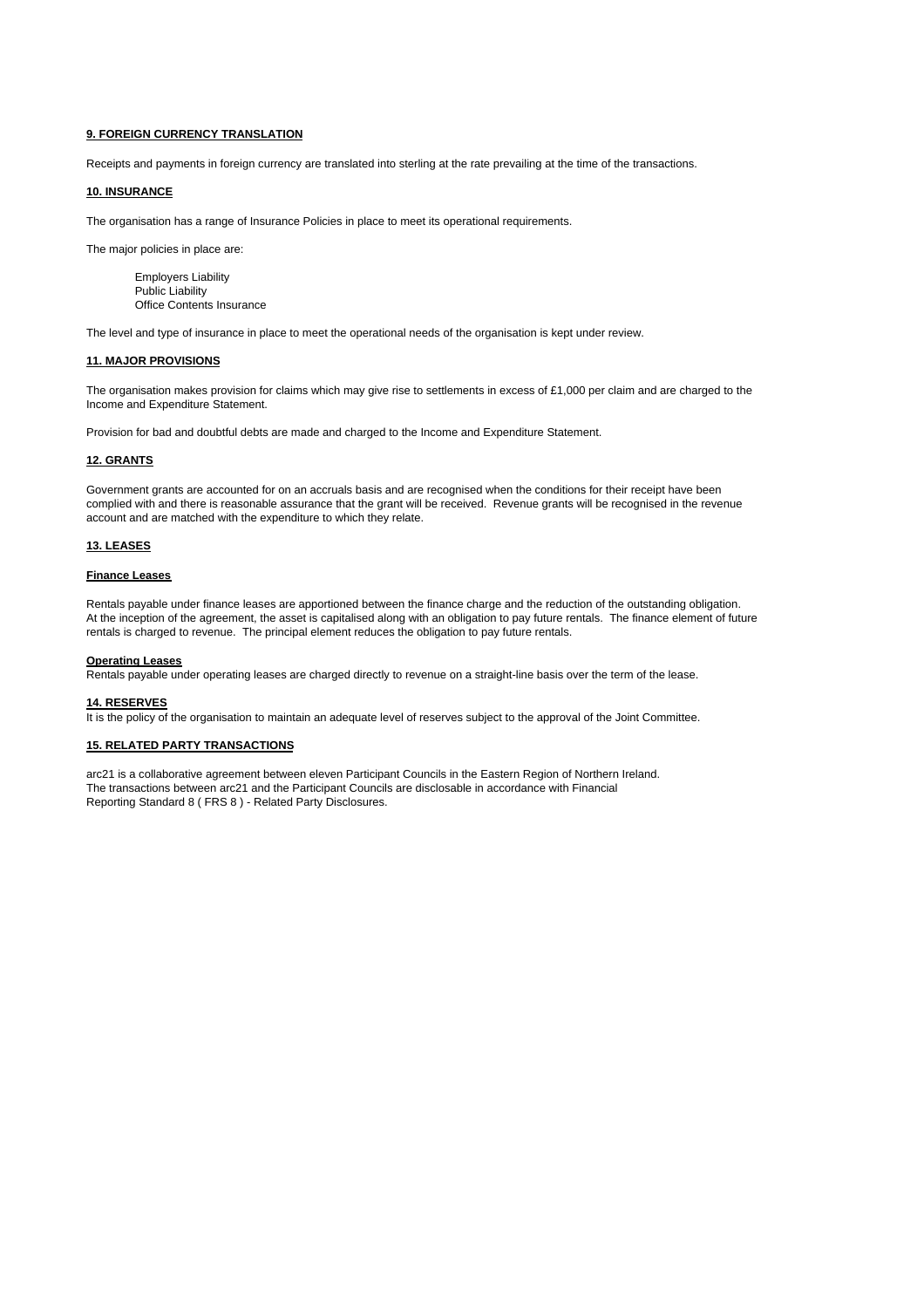# **ARC21 JOINT COMMITTEE**

# **INCOME AND EXPENDITURE FOR THE YEAR TO 31 MARCH 2005**

|                              | <b>NOTE</b> | 2004/05    | 2003/04 ** |
|------------------------------|-------------|------------|------------|
|                              |             | £          | £          |
| <b>INCOME:</b>               |             |            |            |
| PARTICIPATING COUNCILS       | 1           | 150,000.00 | 150,001.00 |
| <b>GOVERNMENT GRANT</b>      | 2           | 383,079.00 | 192,004.24 |
| <b>BANK INTEREST</b>         | 3           | 2,277.09   | 5,377.77   |
| OTHER INCOME                 | 4           |            |            |
| <b>TOTAL INCOME</b>          |             | 535,356.09 | 347,383.01 |
|                              |             |            |            |
| <b>EXPENDITURE:</b>          |             |            |            |
| <b>EMPLOYEE COSTS</b>        | 5           | 89,855.15  |            |
| <b>PREMISES COSTS</b>        | 6           | 21,286.68  |            |
| <b>SUPPLIES AND SERVICES</b> | 7           | 290,223.14 | 185,555.32 |
| TRAVEL AND SUBSISTENCE COSTS | 8           | 4,288.96   |            |
| <b>ADMINISTRATION COSTS</b>  | 9           | 10,054.07  | 63.47      |
| <b>OTHER COSTS</b>           | 10          |            |            |
| <b>TOTAL EXPENDITURE</b>     |             | 415,708.00 | 185,618.79 |
| <b>SURPLUS</b>               |             | 119,648.09 | 161,764.22 |
|                              |             |            |            |

**\*\* Note : The 2003/2004 Figures are unaudited**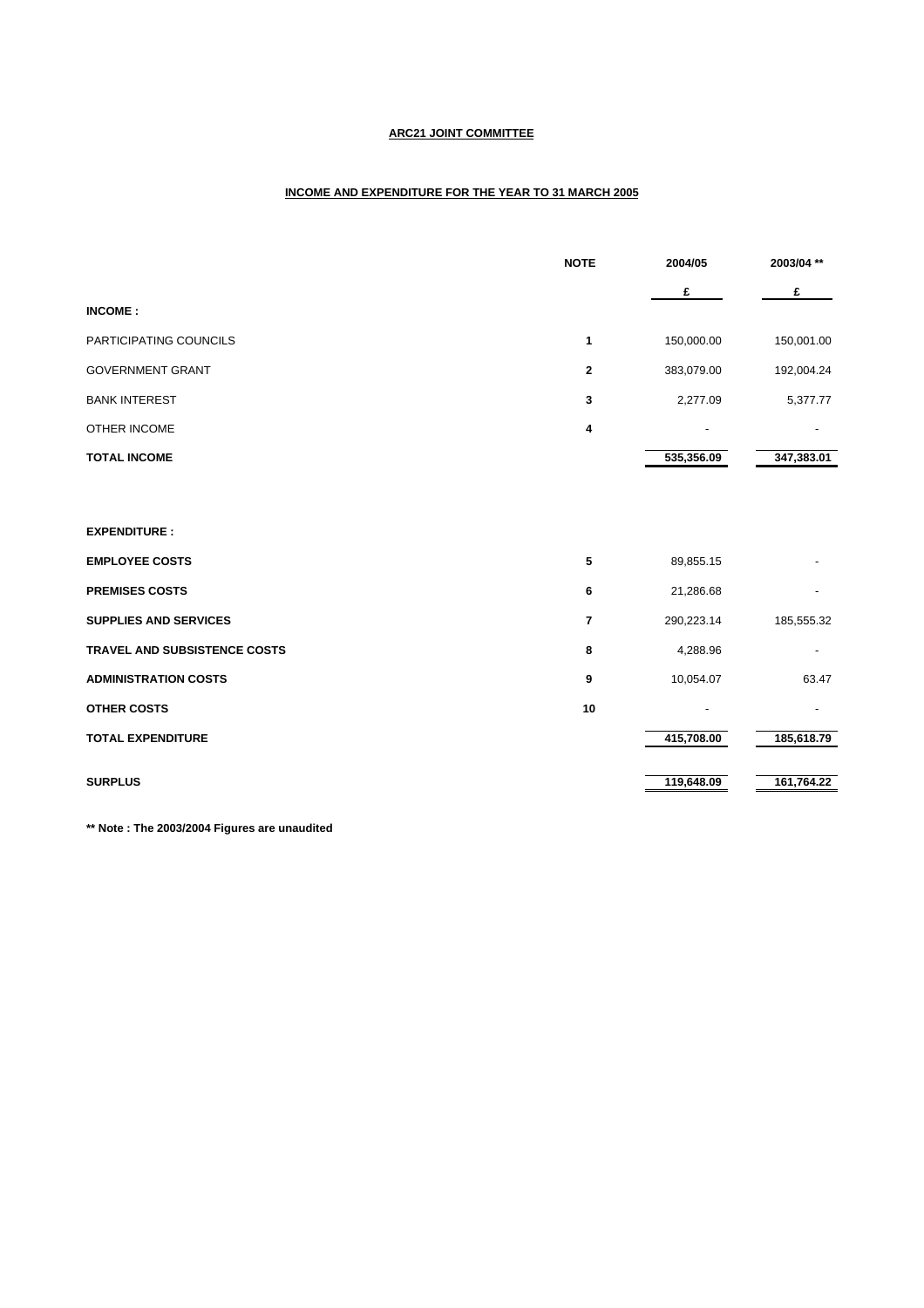# **ARC 21 JOINT COMMITTEE**

# **BALANCE SHEET AS AT 31 MARCH 2005**

|                                                                                     | <b>NOTE</b> | 31-Mar-05                                      | 01-Apr-04               |
|-------------------------------------------------------------------------------------|-------------|------------------------------------------------|-------------------------|
| <b>ASSETS:</b>                                                                      |             | £                                              | £                       |
| <b>STOCK</b><br><b>DEBTORS</b><br><b>PREPAYMENTS</b><br>CASH AND BANK<br>PETTY CASH | 11          | 388,049.66<br>3,812.50<br>117,024.48<br>312.40 | 320,497.98<br>62,290.57 |
| VAT RECOVERABLE                                                                     |             | 28,836.39                                      |                         |
| <b>TOTAL ASSETS</b>                                                                 |             | 538,035.43                                     | 382,788.55              |
| <b>LESS CURRENT LIABILITIES:</b>                                                    |             |                                                |                         |
| <b>CREDITORS</b><br><b>ACCRUALS</b><br>VAT PAYABLE                                  | 12          | 53,128.57<br>2,000.00<br>5.31                  | 19,535.09               |
| <b>TOTAL LIABILITIES</b>                                                            |             | 55,133.88                                      | 19,535.09               |
| <b>NET ASSETS</b>                                                                   |             | 482,901.55                                     | 363,253.46              |
| <b>FINANCED BY:</b>                                                                 |             | £                                              | £                       |
| RESERVES AT 31 MARCH                                                                |             | 363,253.46                                     | 201,489.24              |
| SURPLUS IN THE YEAR                                                                 |             | 119,648.09                                     | 161,764.22              |
| <b>RESERVES AND BALANCES</b>                                                        | 13          | 482,901.55                                     | 363,253.46              |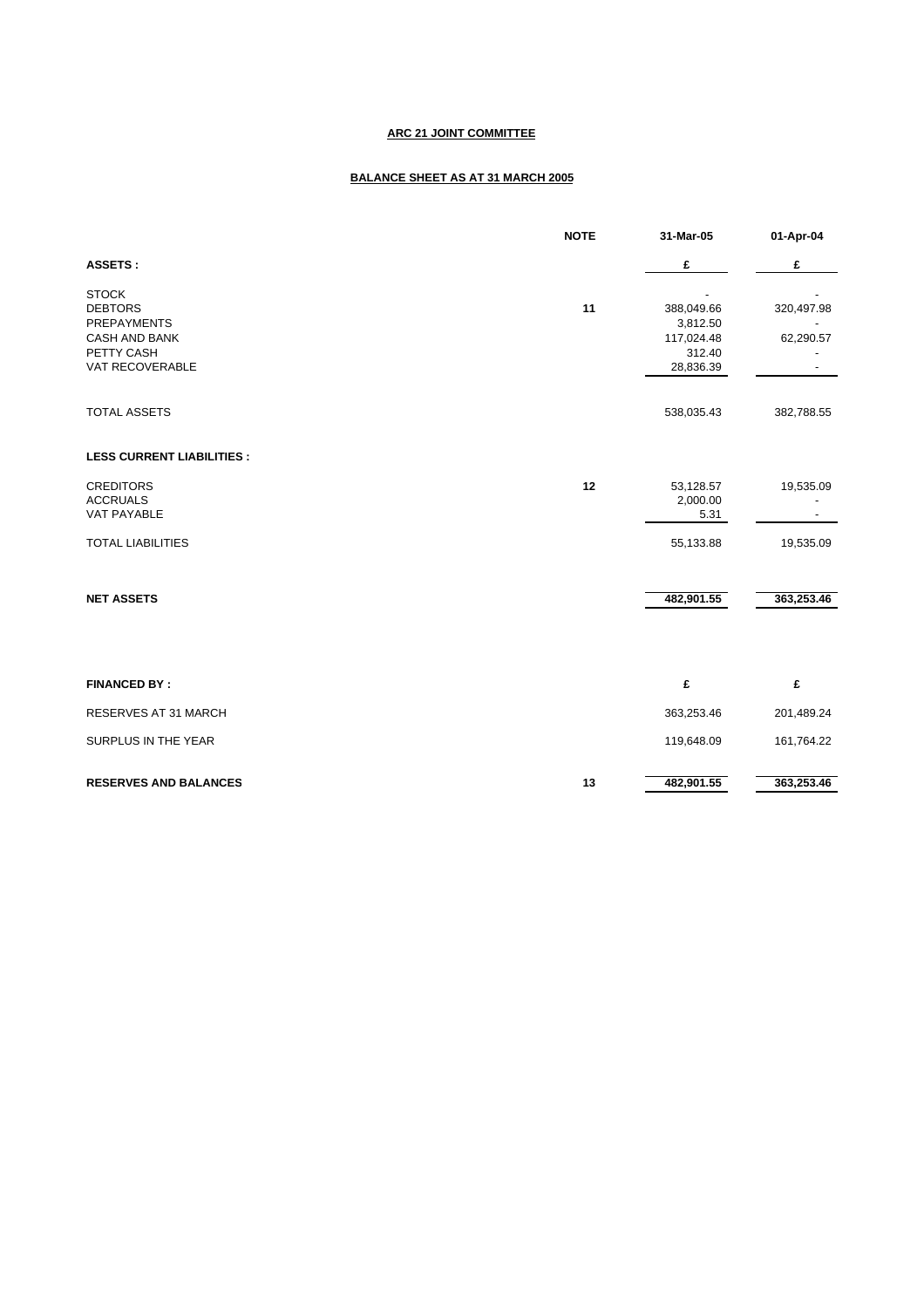# **ARC 21 JOINT COMMITTEE**

# **CASHFLOW STATEMENT FOR THE YEAR TO 31 MARCH 2005**

| <b>CASH OUTFLOWS:</b>                                   | <b>NOTE</b> | £          | £          |
|---------------------------------------------------------|-------------|------------|------------|
| CASH PAID TO AND ON BEHALF OF EMPLOYEES                 |             | 82,251.00  |            |
| PREMISES COSTS                                          |             | 23,736.00  |            |
| SUPPLIES AND SERVICES                                   |             | 269,704.00 |            |
| <b>TRAVEL AND SUBSISTENCE</b>                           |             | 3,873.00   |            |
| <b>ADMINISTRATION</b>                                   |             | 10,976.00  |            |
| <b>INPUT VALUE ADDED TAX</b>                            |             | 22,535.00  | 413,075.00 |
|                                                         |             |            |            |
| <b>CASH INFLOWS:</b>                                    |             |            |            |
| MEMBER COUNCIL CONTRIBUTIONS                            |             | 150,000.00 |            |
| <b>GOVERNMENT GRANTS</b>                                | 14          | 192,004.00 |            |
| OTHER OPERATING CASH RECEIPTS                           | 15          | 124,731.00 |            |
|                                                         |             |            | 466,735.00 |
| NET CASH INFLOW FROM OPERATIONAL ACTIVITIES             |             |            | 53,660.00  |
| <b>RETURNS ON INVESTMENTS AND SERVICING OF FINANCE:</b> |             |            |            |
| <b>BANK INTEREST AND CHARGES</b>                        |             | 32.00      |            |
| <b>BANK INTEREST RECEIVED</b>                           |             | 1,105.00   | 1,073.00   |
| <b>NET INCREASE IN LIQUID RESOURCES</b>                 |             |            | 54,733.00  |
| OPENING CASH POSITION AS AT 1 APRIL 2004                |             |            | 62,291.00  |
| INCREASE IN CASH DURING THE YEAR                        |             |            | 54,733.00  |
| <b>CLOSING CASH POSITION AS AT 31 MARCH 2005</b>        |             |            | 117,024.00 |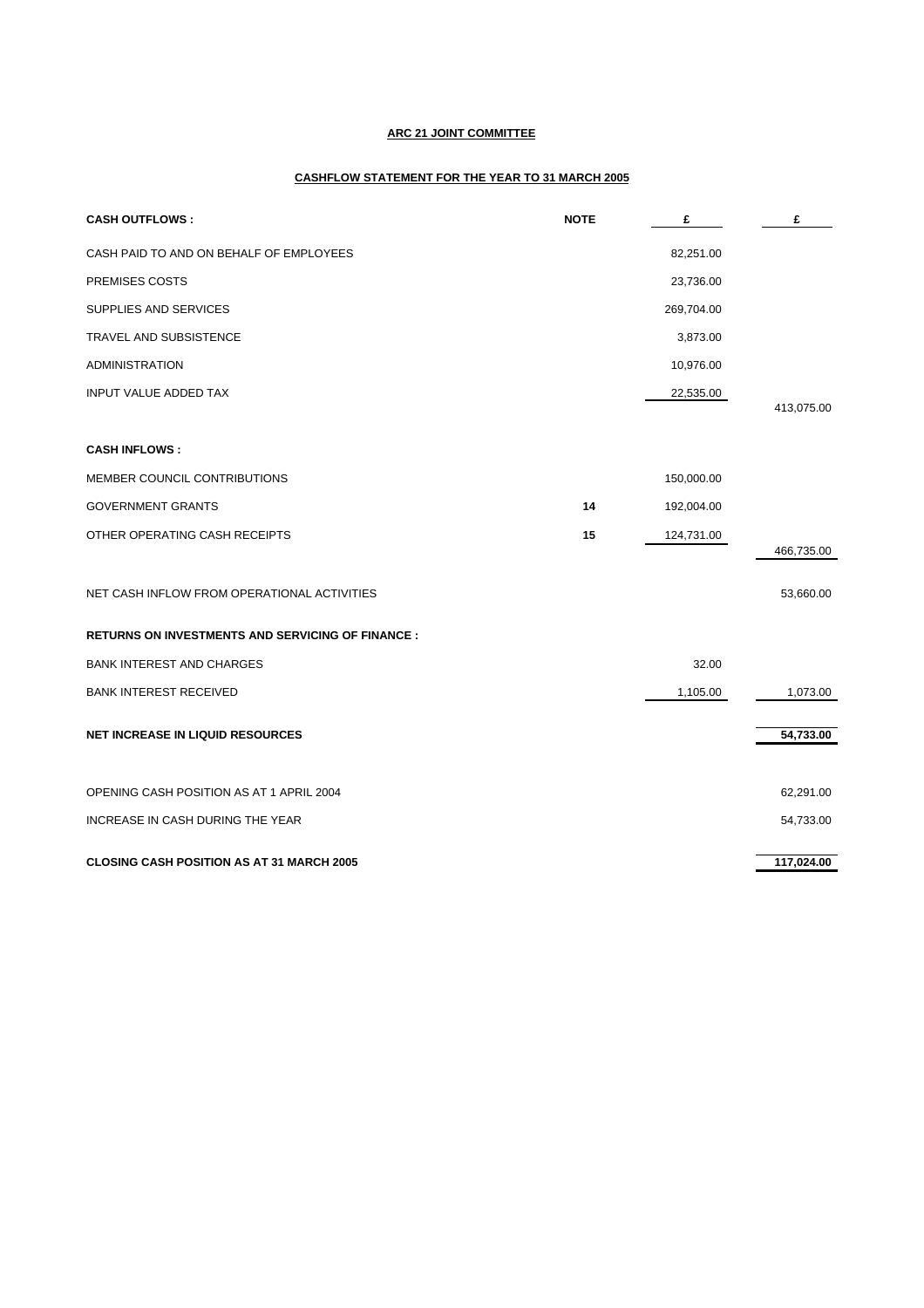### **Note 1 Participating Councils Income**

The amount received from each Participating Council was as follows ; **2004/05 2003/04**

| <b>Name</b>                   | £          | £          |
|-------------------------------|------------|------------|
| Antrim Borough Council        | 7,920.00   | 8,101.00   |
| Ards Borough Council          | 11,940.00  | 11,583.00  |
| Ballymena Borough Council     | 9,555.00   | 8,442.00   |
| <b>Belfast City Council</b>   | 45,030.00  | 45,618.00  |
| Carrickfergus Borough Council | 6,135.00   | 5,804.00   |
| Castlereagh Borough Council   | 10,815.00  | 10,904.00  |
| Down District Council         | 10,425.00  | 7,895.00   |
| Larne Borough Council         | 5,010.00   | 5,892.00   |
| <b>Lisburn City Council</b>   | 17,715.00  | 18,042.00  |
| Newtownabbey Borough Council  | 13,020.00  | 13,031.00  |
| North Down Borough Council    | 12,435.00  | 14,689.00  |
| <b>Total</b>                  | 150,000.00 | 150,001.00 |

#### **Note 2 Government Grant Income**

The Participating Councils are eligible to claim grant support from the Department of the Environment - Environment and Heritage Service and under the scheme each Council, out of their own grant allocation, sets aside an amount which arc21 claims directly.

The amount set aside by each Participating Council, for arc21 to claim directly from the Environment and Heritage Service, was ;

|                               | 2004/05    | 2003/04    |
|-------------------------------|------------|------------|
| <b>Name</b>                   | £          | £          |
| Antrim Borough Council        | 20,227.00  | 11,085.00  |
| Ards Borough Council          | 30,493.00  | 15,850.00  |
| Ballymena Borough Council     | 24,402.00  | 11,555.00  |
| <b>Belfast City Council</b>   | 115,000.00 | 62,245.00  |
| Carrickfergus Borough Council | 15,668.00  | 6,898.00   |
| Castlereagh Borough Council   | 27,620.00  | 12,958.00  |
| Down District Council         | 26,624.00  | 9,376.00   |
| Larne Borough Council         | 12,795.00  | 8,065.00   |
| <b>Lisburn City Council</b>   | 45,242.00  | 21,443.00  |
| Newtownabbey Borough Council  | 33,251.00  | 17,840.00  |
| North Down Borough Council    | 31,757.00  | 14,689.00  |
| <b>Total</b>                  | 383,079.00 | 192,004.00 |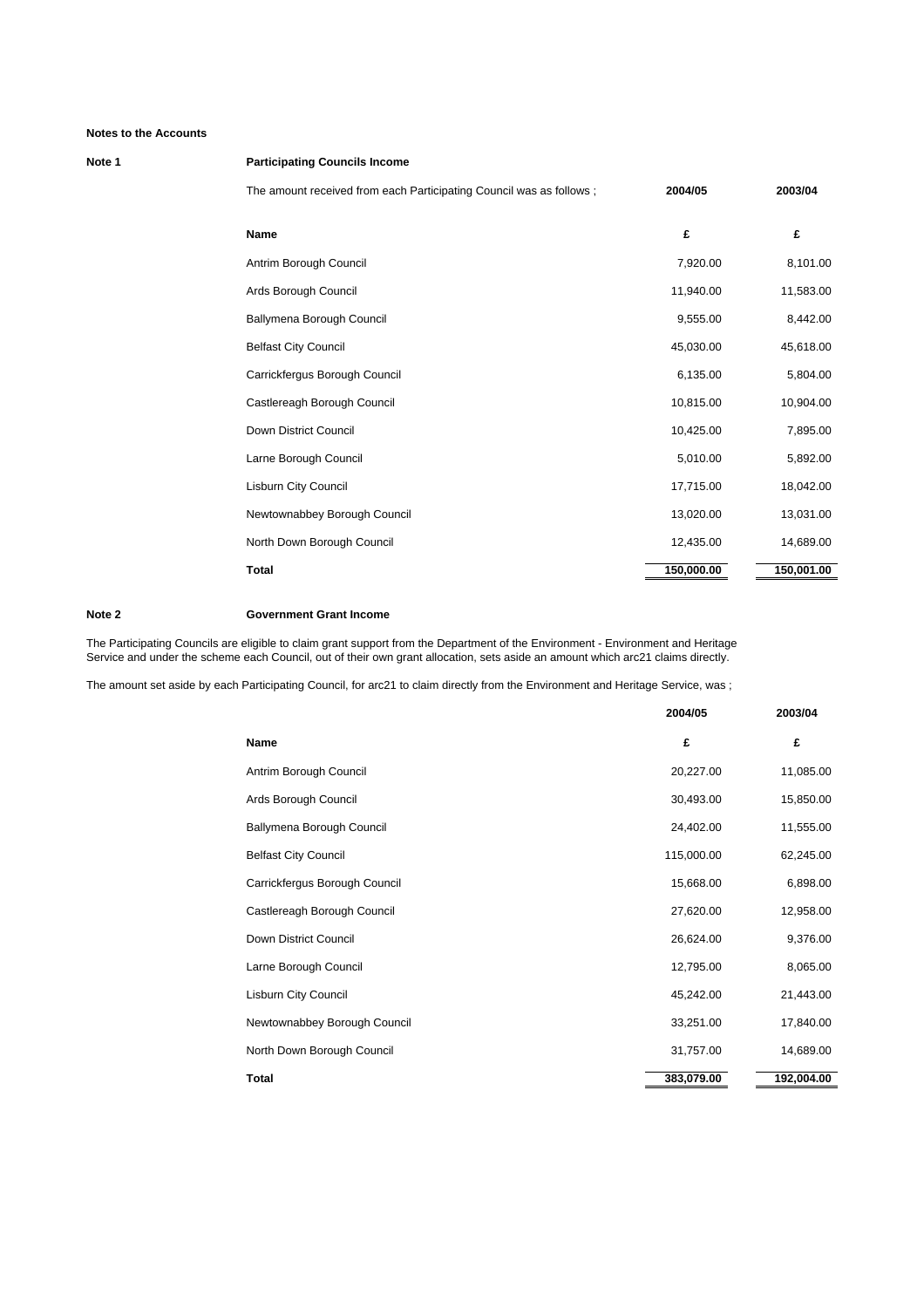#### **Note 3 Bank Interest**

Banking services during the year were provided by the Ulster Bank Ltd and the Bank of Ireland Ltd. Interest was earned by placing surplus funds in interest earning accounts with the banks. The amount of interest earned was £2,277.09.

**Note 4 Other Income**

**Nil**

**Note 5 Employees and Employee Costs**

The organisation became established during the financial year with the appointment of the first three officers.

The Chief Executive took up office in September 2004, followed by the Finance and Administration Manager in November and the Waste and Policy Manager in January 2005.

|     |                                                   | 2004/05   | 2003/04                  |
|-----|---------------------------------------------------|-----------|--------------------------|
| (a) | <b>Employees</b>                                  |           |                          |
|     | Average Number of Employees                       | 3         | <b>NIL</b>               |
| (b) | <b>Employee Costs</b>                             | £         | £                        |
|     | <b>Gross Salaries</b>                             | 65,478.00 |                          |
|     | <b>Employers National Insurance Contributions</b> | 6,520.38  | $\overline{\phantom{a}}$ |
|     | <b>Employers Superannuation Contributions</b>     | 7,791.89  |                          |
|     | <b>Agency Staff Costs</b>                         | 10,064.88 | $\overline{\phantom{a}}$ |
|     | <b>Total</b>                                      | 89,855.15 |                          |

The Employer Rate in respect of the contributions to the superannuation scheme (NILGOSC ) during the year was 11.90%.

#### **Note 6 Premises Costs**

In October 2004 arc21 moved into premises at Duncrue Complex, Duncrue Industrial Estate, Belfast, BT3 8BP. The amount of expenditure incurred on costs relating to the premises was as follows ;

| 2004/05   | 2003/04                  |
|-----------|--------------------------|
| £         | £                        |
| 14,932.18 |                          |
| 6,354.50  | $\overline{\phantom{0}}$ |
| 21,286.68 |                          |
|           |                          |

**2004/05 2003/04**

**Note 7 Supplies and Services**

The amount spent on supplies and services was as follows ;

|                                                      | £          | £          |
|------------------------------------------------------|------------|------------|
| <b>Computer Equipment and Support Services</b>       | 15,767.28  | 13,950.00  |
| Waste Management Plan Procurement Related Services : |            |            |
| <b>Technical Advice and Guidance</b>                 | 231,568.23 | 134,957.21 |
| Tender Advertising                                   | 1.375.49   | 10,628.45  |
| <b>Ordnance Survey Costs</b>                         |            | 2,189.66   |
| Other Miscellaneous Procurement Costs                | 3.845.69   |            |
| Other Waste Management Plan Hired Services           | 7.267.50   |            |
| Professional and Legal Fees                          | 10.554.50  | 20.000.00  |
| <b>Recruitment and Selection Costs</b>               | 18,083.27  | 3.830.00   |
| <b>Other Supplies and Services</b>                   | 1.761.18   |            |
| Total                                                | 290.223.14 | 185,555.32 |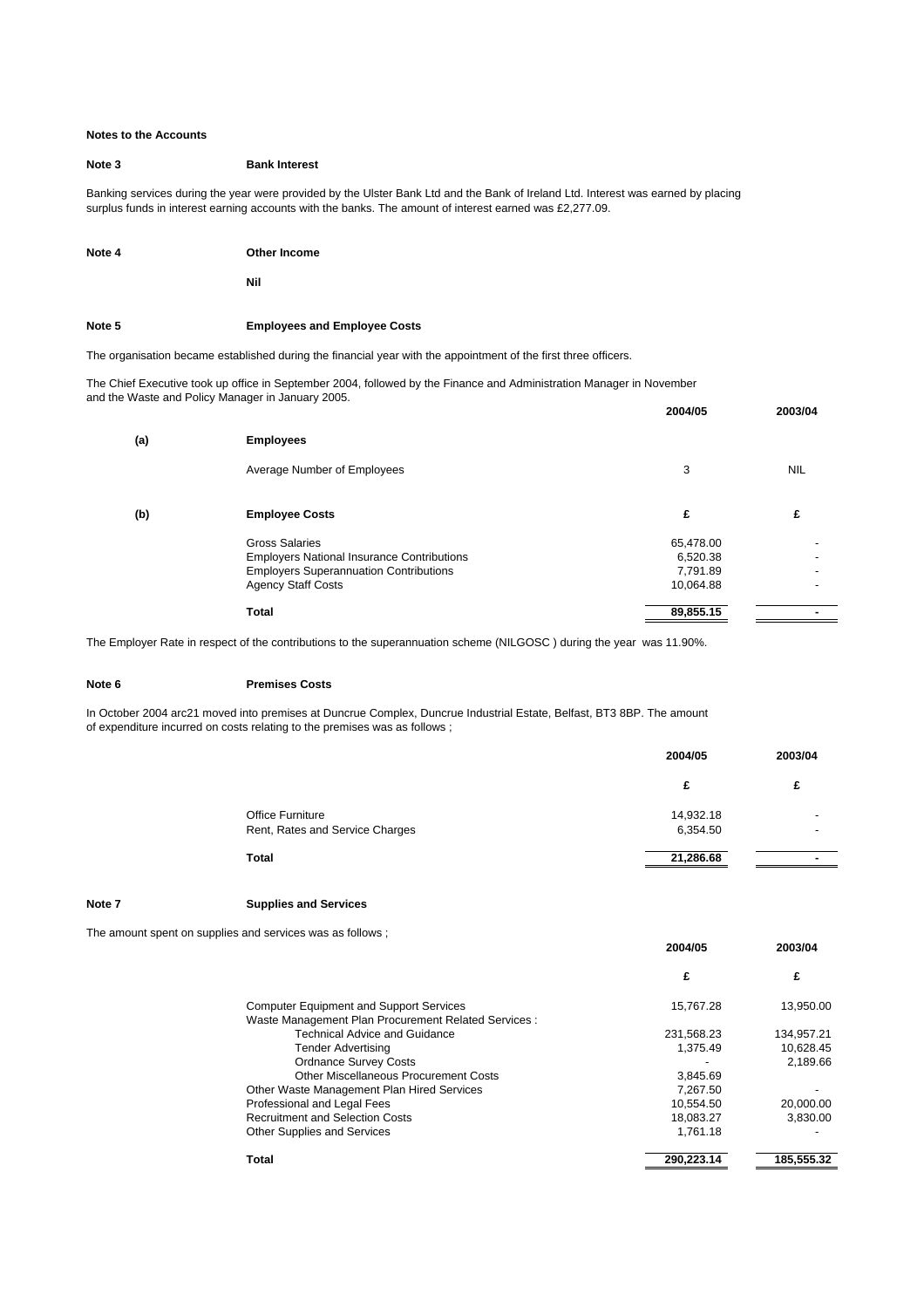# **Note 8 Travel and Subsistence Costs**

| The amount spent on travel and transport costs was as follows : | 2004/05 | 2003/04 |
|-----------------------------------------------------------------|---------|---------|
|-----------------------------------------------------------------|---------|---------|

| <b>Essential Users Lump Sum</b>    | 1,192.50 | $\overline{\phantom{0}}$ |
|------------------------------------|----------|--------------------------|
| Motor Mileage                      | 2,041.79 |                          |
| Other Travel and Subsistence Costs | 1,054.67 |                          |
| Total                              | 4,288.96 |                          |

#### **Note 9 Administration Costs**

The amount spent on administration costs was as follows ;<br> **2003/04** 2003/04

| , כזוסו כם מש כשו כל מספר והווסו ומשפח הו | ----      | 899999                   |
|-------------------------------------------|-----------|--------------------------|
|                                           | £         | £                        |
| <b>Audit Fees</b>                         | 2,000.00  |                          |
| <b>Conference Costs</b>                   | 1,920.72  | $\overline{\phantom{a}}$ |
| Insurance                                 | 2,100.00  | 63.47                    |
| <b>Printing and Stationery</b>            | 1,711.57  | $\overline{\phantom{a}}$ |
| Subscriptions                             | 510.00    |                          |
| Telephone, Fax and Postage                | 707.23    |                          |
| <b>Other Establishment Costs</b>          | 1,104.55  | $\overline{\phantom{a}}$ |
| Total                                     | 10,054.07 | 63.47                    |

| Note 10 | <b>Other Costs</b>                                        |            |  |
|---------|-----------------------------------------------------------|------------|--|
|         | Nil                                                       |            |  |
| Note 11 | <b>Debtors</b>                                            |            |  |
|         | The debtors figure of £388,049.66 is made up as follows : |            |  |
|         |                                                           | £          |  |
|         | Environment and Heritage Grant Claim                      | 383,079.00 |  |
|         | Refund of Tax Due on Bank Interest                        | 3,762.79   |  |
|         | Bank Interest receivable at 31 March                      | 1,172.22   |  |
|         | Misc debtors                                              | 35.65      |  |
|         | Total                                                     | 388,049.66 |  |

# **Note 12 Creditors**

The creditors figure of £53,128.57 is made up as follows :

|                                       |                             | £         |
|---------------------------------------|-----------------------------|-----------|
| <b>Trade Creditors</b>                |                             | 47,352.07 |
| Amounts due to Participant Councils - |                             |           |
|                                       | Down Borough Council        | 5,452.00  |
|                                       | <b>Lisburn City Council</b> | 324.50    |
| Total                                 |                             | 53,128.57 |